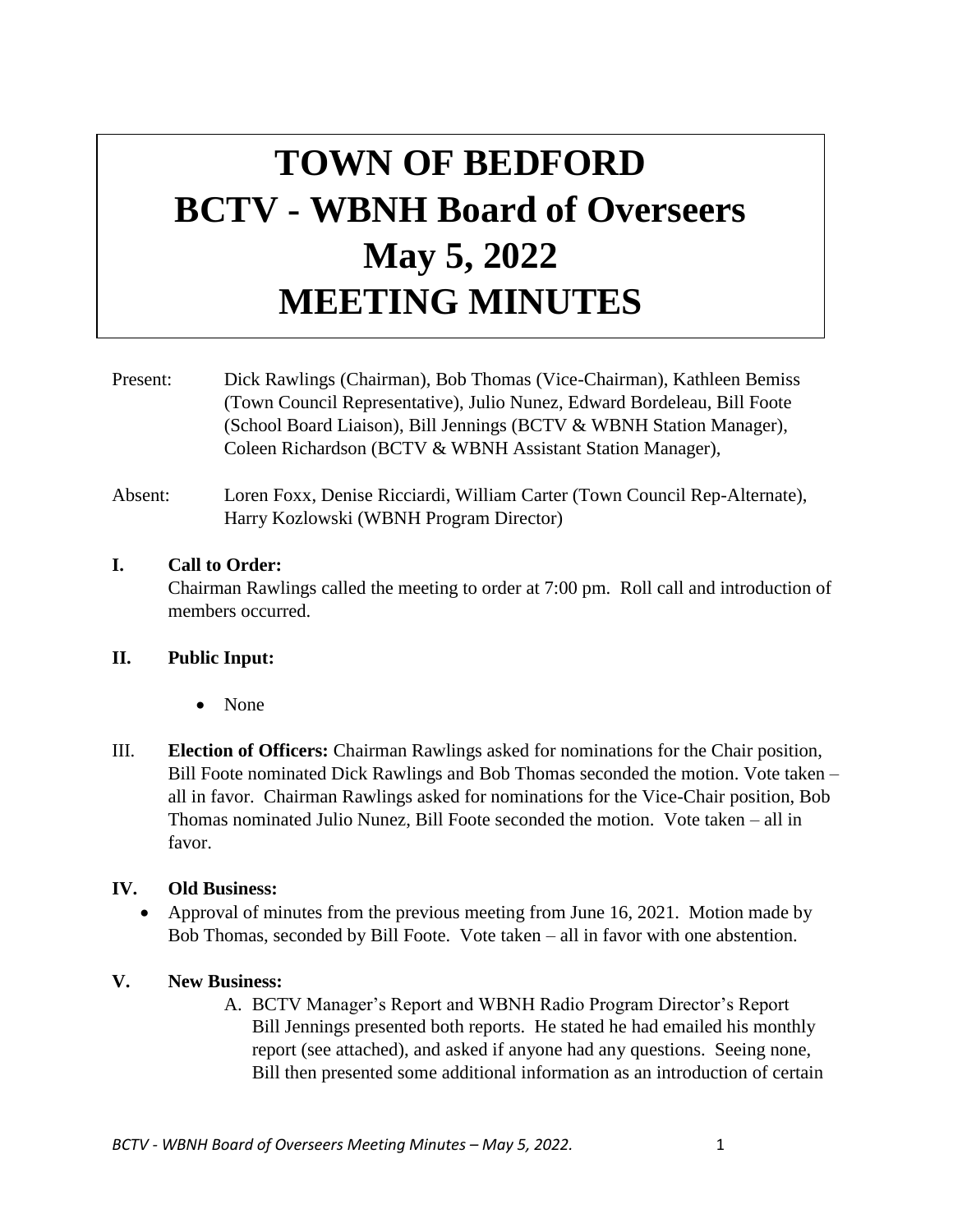topics for the new board members and a refresher for the veteran board members. The areas that Bill review are as follows:

- Bill announced a New Broadcast Production Coordinator will be joining us as of June 1, 2022
- Bill announced that we are pursuing closed captioning for town and school meetings – we are in the testing stage at the moment. Dick Rawlings asked about using the closed caption button on their remotes at home and Bill said, that that is correct, individuals will need to activate the close caption option on their TV sets to see the closed captioning.
- Bill then reviewed the organization chart showing how the staff hierarchy is set up and explained each individual's roles.
- Bill did a review of the BCTV web page and explained a new feature when searching for meetings on demand. They are now organized in galleries which sorts the meetings and makes searching easier.
- Bill reviewed different streaming options available for BCTV, primarily Roku. Bill reviewed the Roku menus and how you program your Roku app and add BCTV to your customized menu.
- Bill highlighted one of our WBNH student volunteers Caitlin Fitzgerald. Caitlin is a Student DJ for WBNH and is very good at it and very professional. Bill played an audio example of Caitlin for the board to hear.
- Bill reviewed that we are continuing the process to apply for a Grant for our EAS / EOC and how that process takes a while to get going.

## **VI. Adjournment**

Chairman Rawlings asked for a motion to adjourn – made by Bob Thomas and seconded by Bill Foote. The meeting was adjourned at 8:02 p.m.

Respectfully submitted by, Coleen Richardson.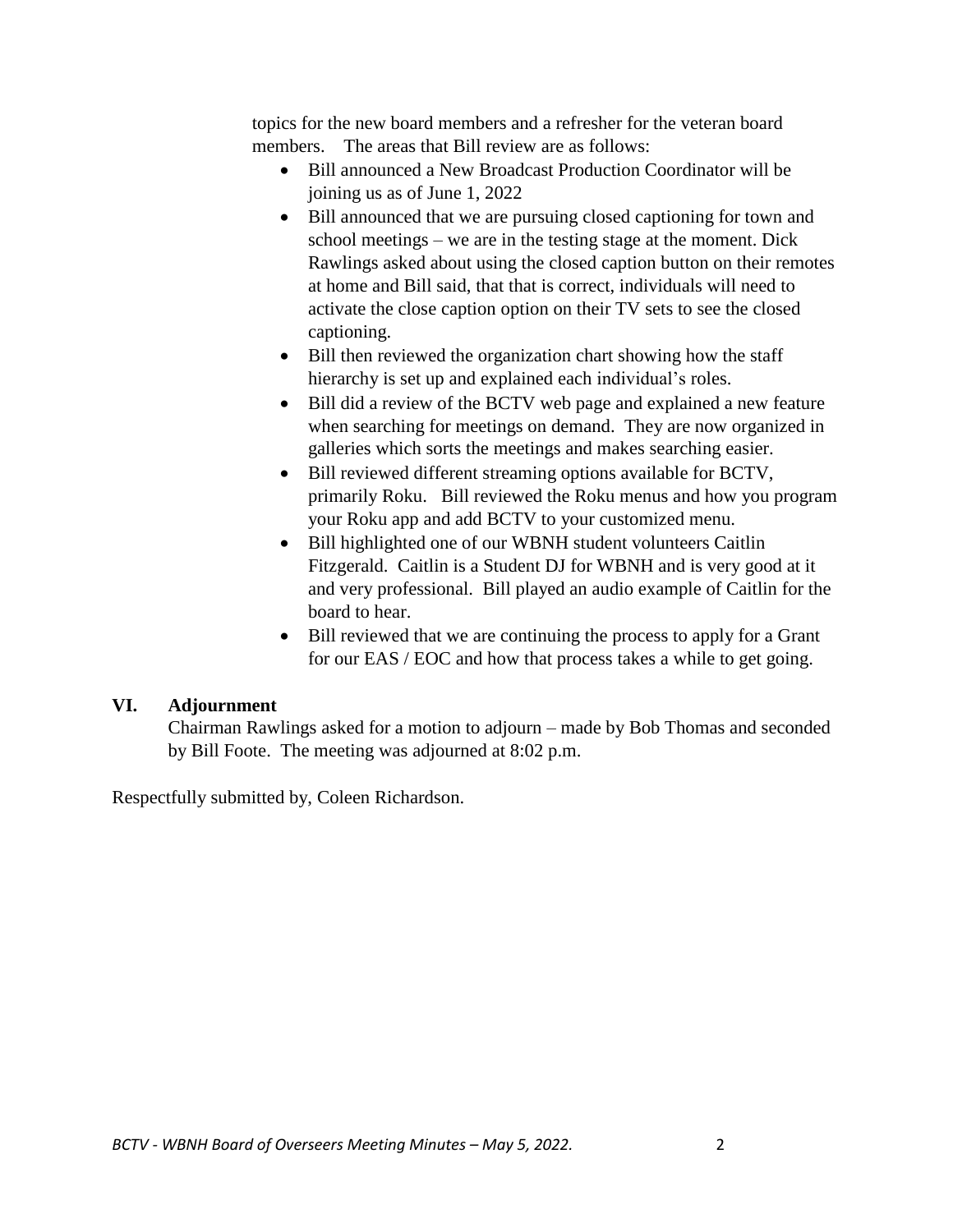To: Town Manager, Town Council, BCTV-WBNH Board<br>From: Bill Jennings. BCTV-WBNH Station Manager Bill Jennings, BCTV-WBNH Station Manager Date: May 3 2022 Period: April



Total Number of BCTV Programs All Channels: 150

Channel 16 - Public: 64

Channel 22 - Government 10 live Broadcasts, 118 Re-Runs

Channel 23 – School - 20

Channel 1072 - 56

BCTV Video on Demand Views: 1003

BCTV Google YouTube Unique Streaming Views: 2515 BCTV Google Website Visits: 601

WBNH Show Streams: UA Unique Listeners: 1410

BCTV PSA's 64 WBNH PSA's 21

#### BCTV – WBNH Points of Interest

We have formally extended an offer to an outstanding individual for our broadcast production coordinator position and he has accepted. Pending a background check, he is tentatively scheduled to join us on June 1<sup>st</sup>. We will share his name once it becomes official. . He has an impressive background in all areas of broadcasting to include video capture, post-production and video content development and distribution. He has been involved in Public Access Television for almost ten years. He'll be a great addition.

I mentioned close captions in my last report. We will be testing it out in the next week to see how accurate the caption system works. We're very excited about this and it will be a much anticipated value for those watching and listening to town and school board meetings on TV and on line. We hope the system works as advertised.

Roku uses can now download BCTV through the Roku Channel Store. You can watch all live and video on demand programming in high definition on your TV if you are using Roku for your streaming service. I've attached a couple of photo's to give you a flavor of how it will look on your menu line up. I've also included a couple of screen photos of how to find BCTV on the Roku channel store and make it part of your streaming menu.

We changed our video on demand menu access for town government meetings. Once you access VOD from the BCTV Ch. 22 Main Menu, you will now see how the meetings are catalogued alphabetically by meeting type. The first is BCTV-WBNH, Conservation, then Highway, Historic, and so on. Move your cursor over the blue menu heading for each meeting type. You can click on it and the recent meetings will show up. If you click on "Show All", it will bring up all those meetings going back to 2016. Check it out. I also have attached a screen shot of the new look. Again, you can still use the search window at the top to access a specific meeting without scrolling

We are still waiting to hear back from the Department of Home Land Security and Emergency Management regarding our grant application offered through the EMPG program. The proposed grant is for a BCTV-WBNH EOC Safety Notification System which will help support both fire and police by allowing them to get information out to the community quickly over the Bedford and Radio airwaves. It's